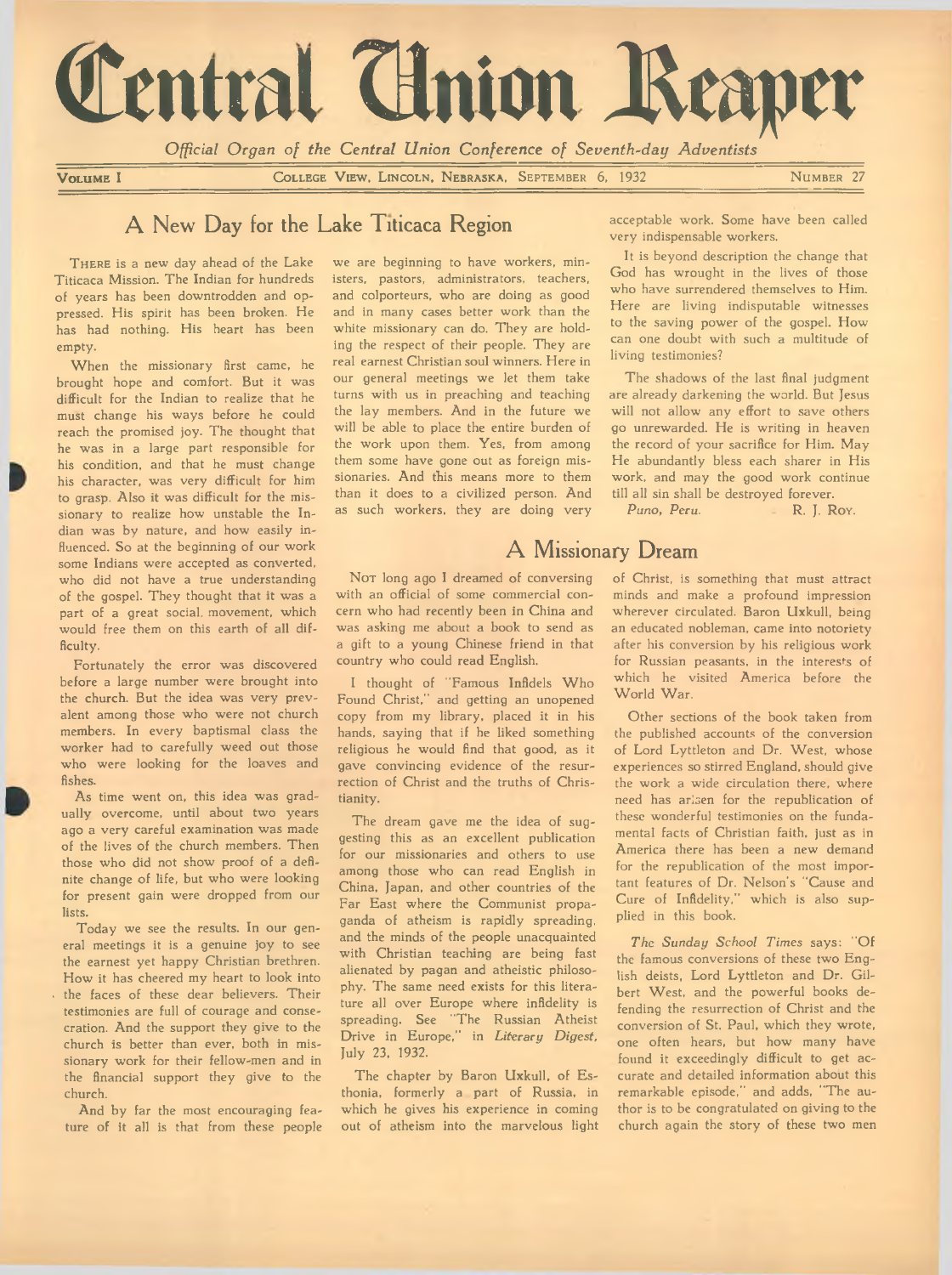# **CENTRAL UNION REAPER**

and the synopses of their books, and his account is probably the most complete that can now be found easily by the general reader."-S. S. Times, Feb. 27, 1932.

The book can be obtained of any Book and Bible House: price \$1.50.

----------------- o-----------------

LEE S. WHEELER.

"THOSE who are united to the church should be living, working agents to impart light to those who are in darkness. They should declare the truth of God, revealing His love and faithfulness." *"Home Missionary Work," pp. 5, 6.* 

-------------o-------------

"THE work that the believers in Battle Creek can do is at their hand. Let them distribute our literature. Let them make the most of every opportunity offered them to arrest the attention of unbelievers. Let them put literature into every hand. My brethren and sisters, there will come into your city many who have never heard the truth for this time. . . . Now is your opportunity, just now, to tell them of what is coming upon the world."— Series B, No. 6, p. 20.

**Nebraska Conference** T. B. Westbrook, President F. W. Schnepper, Secretary<br>i W. Charles St. Grand Island  $1115$  W. Charles St.

# **Dangers Threatening the Believers**

In AMOS 9:9, 10 the Lord says, "I will command, and I will sift the house of Israel among all nations, like as corn is sifted in a sieve, yet shall not the least grain fall upon the earth." In commenting upon the thoughts suggested in this text, of the sifting and shaking among our people, the Spirit of Prophecy says, "As we near the Judgment, all will manifest their true character, and it will be made plain to what company they belong. The sieve is moving. Let us not say, Stay thy hand, O God. The church must be purged, and it will be."— *Vol. I, p. 100.* In this sifting, shaking, purging time we have been told that, "Many a star that we have admired for its brilliance, will then go out in darkness." $-V$ ol. V, p. 81.

Now what should be our attitude toward those who have been long in the way, spent their energies for years in building up the cause, and finally become confused, giving up the faith and devoting their time to tearing down what they formerly worked to build up? In Romans 16:17 God says, "Now I beseech you, brethren, mark them which cause divisions and offences contrary to the doctrine which ye have learned; and avoid them." As a general rule, those who go out feel obligated to write a book setting forth their views, and appoint meetings wherever an opening can be found in which to propagate their doctrine to confuse the minds of those who have been rescued from the world and the confusion of Babylon. The Lord has warned us not to have any part in or give any countenance to such a program. In "Early Writings," page 124, we are instructed as follows: 'I was shown the necessity of those who believe that we are having the last message of mercy, being separate from those who are daily imbibing new errors. I saw that neither young nor old should attend their meetings; for it is wrong to thus encourage them while they teach for doctrines the commandments of men. The influence of such gatherings is not good. If God has delivered us from such darkness and error, we should stand fast in the liberty wherewith He has set us free, and rejoice in the truth. God is displeased with us when we go to listen to error, without being obliged to go: for unless He sends us to those meetings where error is forced home to the people by the power of the will, He will not keep us. The angels cease their watchful care over us, and we are left to the buffetings of the enemy, to be darkened and weakened by him and the power of his evil angels: and the light around us becomes contaminated with the darkness."

The Apostle John warned the church members in his day regarding those who departed, by saying, "They went out from us, but they were not of us; for if they had been of us, they would no doubt have continued with us: but they went out, that they might be made manifest that they were not all of us." I John 2:19. This matter becomes so serious and the dangers are so great that God even forbids us to invite heretics and apostates into our houses, and charges us not to bid them Godspeed, for if we do we are partakers of their evil deeds. (II John 10**,** 11**.)**

Years ago, when the denomination was afflicted over the attitude of some who became confused, Sister White gave us the following admonition and counsel: "I saw a company who stood well guarded and firm, giving no countenance to those who would unsetttle the established faith of the body. God looked upon them with approbation. I was shown three steps, the first, second, and third angels' messages. Said my accompanying angel, 'W oe to him who shall move a block or stir a pin of these messages. The true understanding of these messages is of vital importance. The destiny of souls hangs upon the manner in which they are re-

ceived. I was again brought down through these messages, and saw how dearly the people of God had purchased their experience. It had been obtained through much suffering and severe conflict. God had led them along step by step, until He had placed them upon a solid, immovable platform. I saw individuals approach the platform and examine the foundation. Some with rejoicing immediately stepped upon it. Others commenced to find fault with the foundation. They wished improvements made, and then the platform would be more perfect, and the people much happier. Some stepped off the platform to examine it, and declared it to be laid wrong. But I saw that nearly all stood firm upon the platform, and exhorted those who had stepped off to cease their complaints: for God was the Master-builder, and they were fighting against Him. They recounted the wonderful work of God. which had led them to the firm platform, and in union raised their eyes to heaven, and with a loud voice glorified God. This affected some of those who had complained and left the platform, and they with humble look again stepped upon it."— *"E arly W ritings," pp. 258, 259.*

Brethren and sisters, let us stand on this platform, giving no heed to those who would unsettle the faith or destroy the confidence in the message which has brought us out and made us what we are.

T. B. WESTBROOK.

# **Temperance Convention**

IT is very gratifying to our people throughout the field that the General Conference has organized a strong temperance society, and several of our General Conference brethren are in the field holding temperance meetings. This gives us as Seventh-day Adventists prestige with other organizations in the field.

# **Central Union Reaper Official Organ of the Central** Union **Conference of Seventh-day** Adventists

| September 6, 1932<br>Vol. I                                                                                                                                                                                                                                                | No. 27 |  |
|----------------------------------------------------------------------------------------------------------------------------------------------------------------------------------------------------------------------------------------------------------------------------|--------|--|
| Published by the Central Union Confer-<br>ence. Issued weekly at College View, Lincoln,<br>Nebraska.                                                                                                                                                                       |        |  |
| Subscription price50 Cents a Year                                                                                                                                                                                                                                          |        |  |
| Entered as second-class matter June 6.<br>1911, at the post office at Lincoln. Nebr<br>under the Act of Congress of March 8, 1870.<br>Acceptance for mailing at special rate of<br>postage provided for in Section 1103. Act<br>of Oct. 8, 1917, authorized Aug. 20, 1920. |        |  |
| In changing address, give both old and                                                                                                                                                                                                                                     |        |  |

In changing address, give both old and<br>new address.<br>All copy for publication should reach the<br>Reaper office by Friday morning (earlier if<br>possible), preceding date of issue.<br>Make all checks and money orders pay-<br>able to th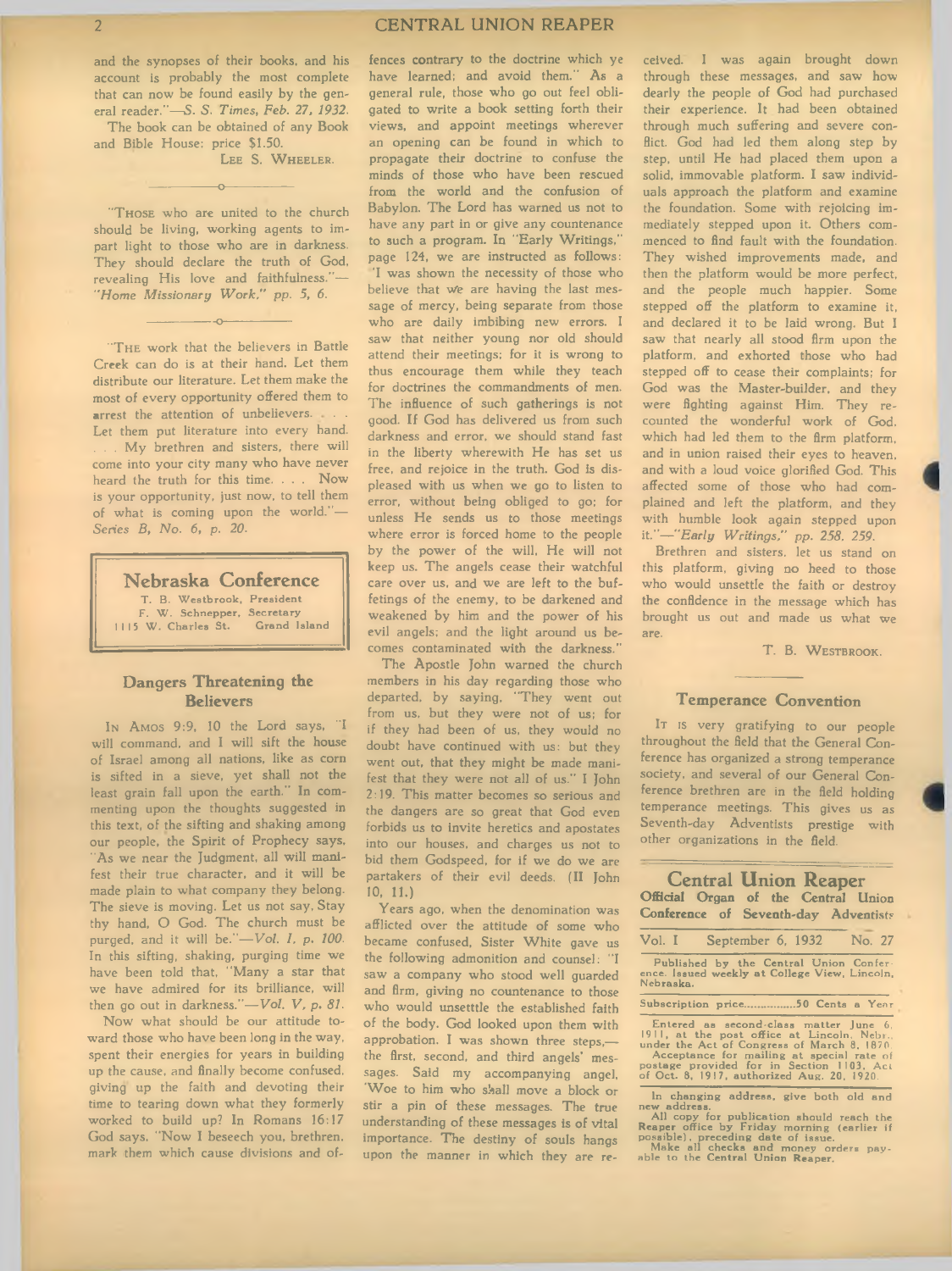I was invited by Sister Watt, of Bayard, a local W. C. T. U. president, to attend a county convention of the W. C. T. U., at Bridgeport, August 25. I was invited to conduct the devotional meeting for the afternoon session, and was placed on the resolutions committee and invited to address the convention. One of the resolutions that was adopted provided for an aggressive campaign of education from now until after the fall election at least, by writing articles for the press, by public addresses, and by the use of temperance literature. I feel sure that our people can join in this good work by using the *Signs* and now the *Present Truth.* Our people were mentioned in this convention as being in the front ranks for temperance reform, and their work was highly appreciated. I believe we should be more active in this line of work which places us in a favorable light before the world, and thus open the way for the presentation of the message that God has committed to us as a people for this hour.

ROSCOE T. BAER.

# **Shelton Academy Notes**

MR. BASCOM, the farm manager, and the writer recently made a trip through the northwestern part of the state, and took in on the trip a team of mules, weighing about 1200 pounds each, a three-year-old colt of about 1300 pounds, and seventeen head of cattle.

More than thirty students arrived last week to work in the cannery. The pack on corn has been completed, and they are now working on the tomatoes. Over six thousand cans of corn were packed. Write for prices on these products.

Mr. and Mrs. Paul Hersh, of Omaha, visited the school over the last week-end in August. They brought with them two new students, Dorothy Marcoe and Edna Beetle.

Mr. and Mrs. Butherus arrived early at the school. Mr. Butherus is our preceptor.

Mr. and Mrs. John Kirk and Mr. and Mrs. Otho Kirk visited at Shelton Academy one day last week. Mrs. Otho Kirk before her marriage was Miss Grace Buck, former preceptress at Shelton Academy.

We have been invited by Radio Station KGBZ to go on the air again for regular weekly programs, beginning Sunday morning, September 11, 10:45 to 11:45. This is the same time that we had for nearly two years at York. These broadcasts will be made from the remote control studio at Grand Island. KGBZ is a thousand-watt station, operating on a frequency of 930 kilocycles.

G. E. HUTCHES.

**No. Dakota Conference** E. H. Oswaid, President S. E. Ortner, Secretary<br>Box 1491 . . **Jamestown** 

# **A Christian Education— Get It Before You Regret It!**

WHAT you will be tomorrow depends on your plans and activities for today. Your furture is of your own making. How often does one hear the bitter complaint, "Oh, if I had only taken advantage of my opportunities when young!" This is the experience of hundreds of people.

Youth is the proper time to make the necessary preparation for' life. But I hear someone say, "Can one afford to get a Christian education in such hard times as these?" You must remember that hard times do not stop you from getting older. Every year counts. If you neglect to make the necessary preparation now, you will feel the effect of the lost opportunity throughout your life. You must find a way or make one. There are two doors to success, marked "Push" and "Pull," but you must do the pushing and the pulling yourself. If you expect others to do it for you, you will not get far.

"Hope, ahead; regret, behind:

Look ahead or you will fall behind;

Put your face to the front and go ahead."

One of the greatest opportunities that may come to a young man or a young woman is the opportunity to get a Christian education: a *Christian* education, because it will develop in him or her the gentle Christian graces of character that make for success in life. "To produce character, education must call to her assistance religion." If you want pure water, go to the fountain head. The same thing applies to education. If you want a worth-while training, a training that will fit you for the larger responsibilities of life, you must go to the fountain head-Christian education. "The fear of the Lord is the beginning of wisdom." A Godly character is after all the only thing worth while in this world. Silver and gold, knowledge and worldly greatness all this will perish; but a character which has been molded and fashioned after the pattern left by the Great Teacher himself, will remain throughout all eternity.

We are interested in the welfare and the success of our young people. In order to assist them to get to school this fall, the board of Sheyenne River Academy greatly reduced the charges for the coming school year at the last annual meeting. But since the calendar was off the

press, another reduction has been made. The school can ill afford it, but it has been done in order to give our worthy young people in the North Dakota Conference the opportunity to get a Christian education. Parents and young people, take advantage of this unusual opportunity. It may never come again. If you do not have enough money, write us. We shall try and find a way for you. Remember, a single step starts the journey, and a single act starts you on the road to success. This act may be a letter of inquiry to S. R. A. School opens October 5.

R. R. NEWMAN, Principal.

# **A Suggestion to Workers and Church Officers**

WE BELIEVE that you are taking a sincere interest in the spiritual welfare of the children and youth in our churches. How can you be of greatest help to them, and in what way can you establish them in the message most effectually? You will agree with us that Christian education is one of the most effective means which will cement our young people to the church and the message. We believe that you can be, and have been, loyal advocates of Christian education. For this reason we would again call upon you to enlist for service in this great cause.

The following suggestions will be helpful:

Give an occasional corner to Sheyenne River Academy in your sermons and private conversations.

Send in the names of prospective students. This will be greatly appreciated by the administration of the school, and it may give the young person the right start in life.

Be optimistic about Sheyenne River Academy. Preach courage, talk courage, sing courage.

Be instrumental in sending at least one student to S. R. A. this fall.

Remember S. R. A. in your morning and evening devotions.

Make it your duty to talk Christian education to fathers and mothers whose boy and girl should be in S. R. A.

Talk Christian education to the boys and the girls.

Do not forget to promote church schools wherever possible.

R. R. NEWMAN, Principal.

#### **North Dakota Notes**

BROTHER NEWMAN and daughter were callers at the office Wednesday evening.

Elders Scherr, Oswald, and Bietz solicited for Harvest Ingathering in Jamestown one day this week and report that they realized around \$150.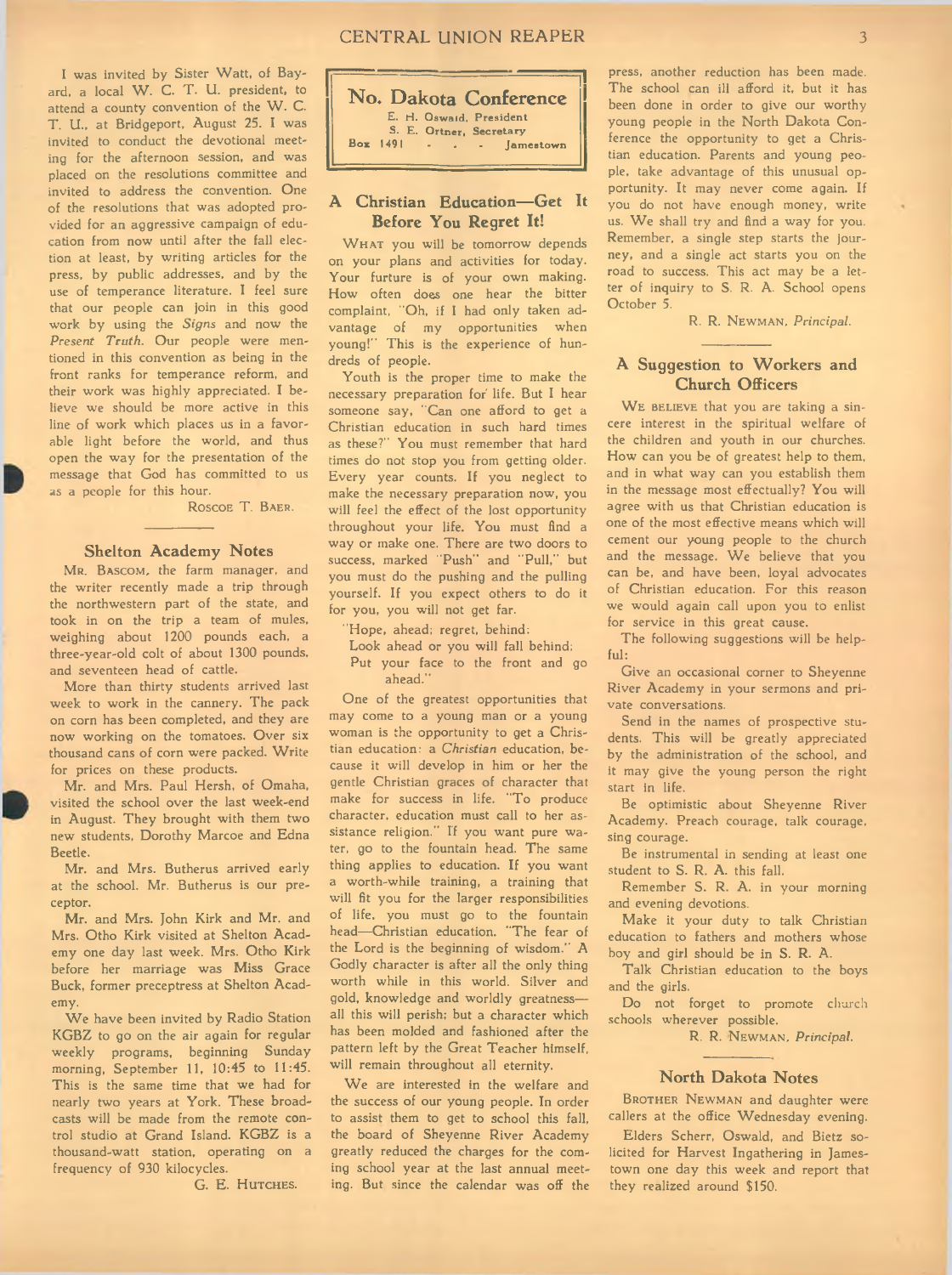Brother Bietz spent the week-end, August 27, at Mandan, where there are a number of interested people.

Elder Scherr returned to the office from Mott on Monday. He reports that there are a number who are interested in the truth, and Elder Wentland is continuing in that place for the time being.

Order your Sabbath school supplies early so that you will have them when needed and will not be delayed.

**Minnesota Conference** A. H. Rulkoetter, President B. C. Marshall, Secretary<br>Roblyn Ave. . . . . St. Paul  $1854$  Roblyn Ave.

# **A Good Start**

DURING the 1932 camp meeting a good start Was made by many members in their preparation to fill their place in the laymen's movement. Some attended the class in home nursing, while others joined the Bible instructors' group. May we suggest to those who took part in these meetings that they endeavor to put their talent to use before they lose it? The greatest latent force among us today is that which exists in the laity. The time has come when the lay members and the workers should more closely join their forces in the common task of soul-winning. The finishing of our work requires the loyal and active service of every member in our ranks. May we count on you to do your part during the coming months?

A. H. RULKOETTER.

#### **Relating Ourselves to a Crisis**

How should we relate ourselves to the cause of God in this time of a crisis? Here is the answer: "The Lord abhors indifference and disloyalty in a time of crisis in His work. . . . His special blessing accompanies the labors of men of action: men who will not be swerved from the straight line of duty, but who with divine energy will inquire, 'W ho is on the Lord's side?' men who will not stop merely with the inquiry, but who will demand that those who choose to identify themselves with the people of God shall step forward and reveal unmistakably their allegiance to the King of kings and Lord of lords." — P. *K" p. 148.*

With this spirit of devotion to God and His cause, we can, and will, make this year's Harvest Ingathering campaign a success. Most encouraging reports are coming in from the field. Nearly all of the churches are now working. We report the results to your church missionary leader and secretary. He will pass the figures on to you at the Sabbath missionary service. Each member should now

be doing his part in this soul-winning campaign.

A. A. DIRKSEN.

# **General Meeting at Hewitt**

A GENERAL meeting has been planned with the church at Hewitt, Minn., Sept. 9, 10, and 11. All of our brethren living nearby are cordially invited to all the services. The first meeting will be held on Friday evening, the closing meeting Sunday night. There will be meetings forenoon, afternoon, and evening on Sabbath and Sunday. Elder Rulkoetter, our conference president, has promised to be with us at all of these meetings.

A. A. DIRKSEN.

# **Wyoming Mission**

C. A. Purdom, Superintendent Orpha Edgerton, Secretary 1203 So. Oak St. . . Casper

#### **Baptism at Braae**

ON SUNDAY afternoon, August 21, a very impressive but simple baptism took place in a stream near the little post office at Braae, Wyo., with a congregation of about 35 present.

Elder Purdom read the scripture in Romans 6, verses 3 to 11, and nine souls were buried with their Lord in baptism. After the services, all repaired to the home of Sister Pexton, where a bountiful lunch was served, and the afternoon was spent in association with the believers there.

Brother and Sister Gahagan have been meeting with these people on Sabbath afternoons during the summer, and a fine interest has developed there.

In the evening Elder Purdom, accompanied by his wife and son, and Orpha and Wilma Edgerton, drove to Esterbrook and enjoyed a short visit with Sister A. U. Cochran and her family in their mountain home, before returning to Casper.

Our hearts go out to our isolated brothers and sisters, and we desire for them God's rich blessing and grace.

ORPHA EDGERTON.

Missouri Conference H. C. Hartwell, President I. H. Harrison, Secretary Clinton 616 So. Second St.

# **Missouri Conference Notes**

Oun three local camp meetings are now in the past. From the expressions which were heard at Kansas City, Springfield, and St. Louis, we have the assurance

that each of these meetings was greatly appreciated, and each one was well attended. The Kansas City meeting doubtless had the largest attendance, but the meeting at Springfield had a much larger proportion of visitors from other churches than either the Kansas City or St. Louis meetings. At Springfield there were auto, loads from Arkansas and Oklahoma, as well as from nearly all of the churches in southern Missouri.

The total amount of mission receipts received in response to an earnest appeal made at each meeting amounted to about \$1300. This offering was taken in connection with the Sabbath school at each meeting.

At the St. Louis meeting we were pleasantly surprised by receiving a visit from Elder H. T. Elliot, secretary of the Young People's Missionary Volunteer Department of the General Conference. His help during Friday and Sabbath was greatly appreciated. We were also pleased to receive a visit from Elder R. L. Benton, president of the Southwestern Union Conference, and all enjoyed his message at the eleven o'clock hour Sunday morning.

A meeting of the conference committee was held at St. Louis on Monday, August 29, following the close of the general meeting there, and a number of important matters were considered at that time. Among other things, it was voted that in view of the many calls for short evangelistic efforts in many of the smaller cities and towns of the state, our ministers, including the president and Missionary Volunteer secretary, should devote as much time as possible, consistent with other duties, during the months of September and October, to evangelistic work in these places where there seems to be ah interest.

In view of the serious need of making our Ingathering work as strong as possible this year on account of the needs in mission fields, it was felt that our ministers should not neglet the promotion of this campaign work, and that they should not undertake these evangelistic efforts until definite and thorough arrangements have been made for the work to be carried on and developed as strongly as possible. Our churches will realize from this the importance of getting under the burden of the Ingathering work if they wish to release our ministers for the work of soul-saving as quickly as possible.

Our last Harvest Ingathering bulletin showed a total of \$3,945.78 received up to September 1. The total amount received for last year was \$8,266.48, so we have barely reached the half-way point. In order not to fall below the mark of last year, we must renew our efforts and neg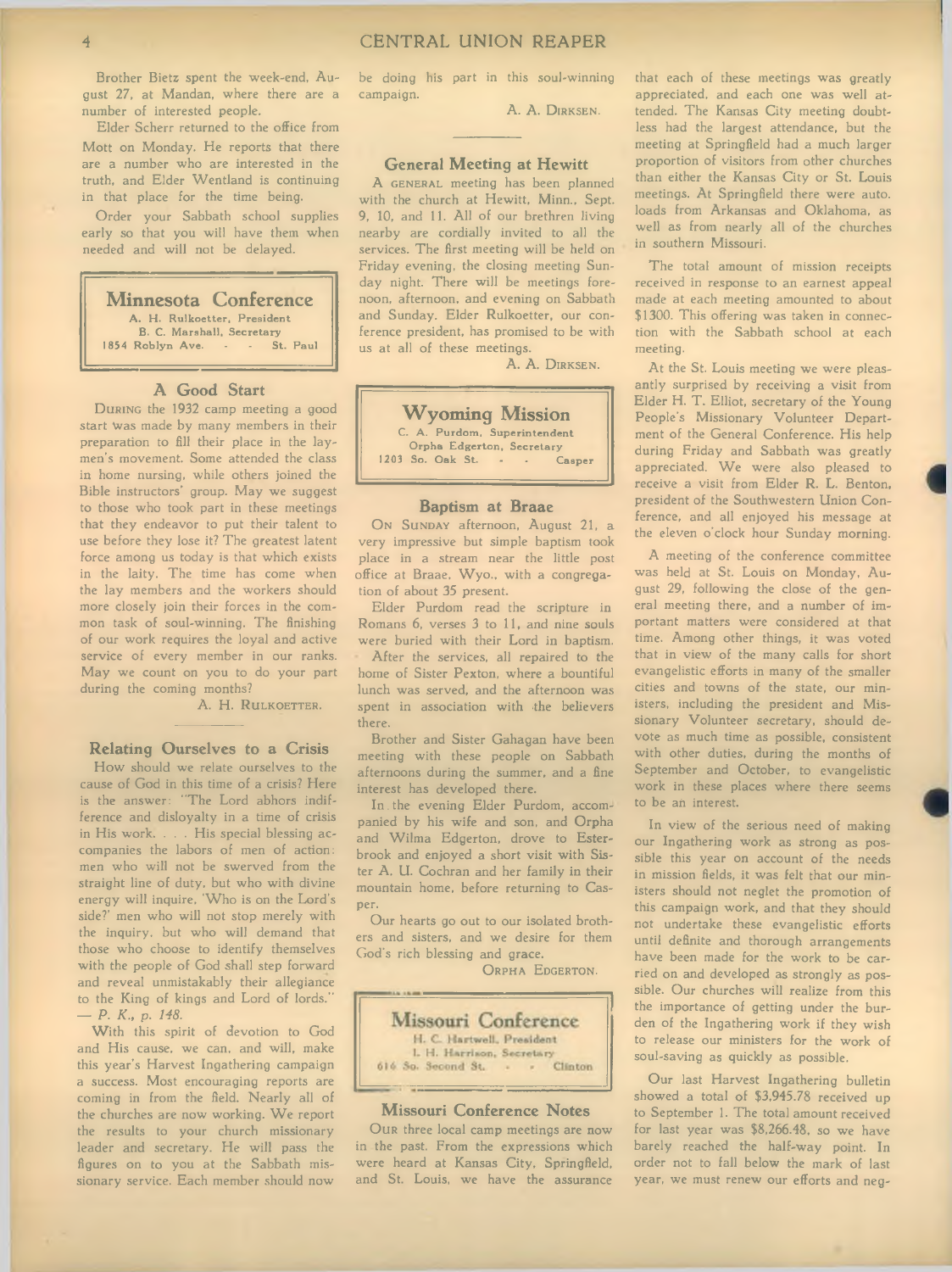# CENTRAL UNION REAPER 5

lect no opportunity to gather in funds. If only every member would make an effort to do his part, there would be no question about reaching the amount gathered in last year.

# **Iowa Conference** C. F. McVagh, President G. F. Nystrom, Secretary<br>Main St. Nevada 734 Main St.

# **Iowa Notes**

Elder J. C. Nixon visited Des Moines and Muscatine last week in the interest of church schools.

Miss Ida Edgerton, Bible worker at Cedar Rapids, went from the camp meeting to College View, Nebr., to visit relatives before returning to her work.

Mr. and Mrs. Guy Searle, their daughter, Bernice, and son, Merton, of St. Paul, Minn., attended the Iowa camp meeting, while visiting Miss Gladys Searle of the conference office. Both Mrs. Searle and Bernice are church school teachers in Minnesota.

The weather proved favorable at the time of the Iowa camp meeting and the attendance was very gratifying. Elder Montgomery, of the General Conference, Elders Piper, Thompson, Shadel, Marsh, Collins, and Smith, were with us at various times during the meetings, and their sermons and counsels were greatly apprecitated. The meeting closed on Saturday night and by Tuesday the grounds were quite well cleared and a majority of the workers had returned to their homes.

**So. Dakota Conference** Gorden Oss, President B. L. Schlotthauer, Secretary<br>wer 586 . . . . . Watertown Drawer 586

# **City of Refuge**

"In THIS time of special danger for the young, temptations surround them on every hand; and while it is easy to drift, the strongest effort is required in order to press against the current. Every school should be a city of refuge for the tempted youth."— *"Education,'' p. 293.*

The "city of refuge" was first established by the children of Israel when they went in to possess the land of Canaan. The Creator had placed the Israelites in this land to spread the gospel on the thoroughfares of life. There was more need of cities of refuge for the oncoming generations than for the ones past. Today the children of Seventh-day Adventist parents are no more to blame for living

under the present conditions of the world than were the inhabitants of Israel who were expected to give the gospel to the world at that time. What a wonderful privilege is ours with a "city of refuge" in almost every state of the Union and in many nations of the world! Plainview for the past twenty-two years has been serving as such a refuge for the young people of South Dakota. Many have left its doors, having received a strong Christian experience and have been prepared for a place of usefulness in this world.

Parents, in this present time of political, social, and financial turmoil, as you think of the future of your young people, is the thought a pleasant one? Do they not need the benefits they will receive from Plainview which offers a well-balanced education? Its class work is second to none in the state. The domestic work required of the students is not drudgery but happiness. The religious activities are so arranged and conducted that the student becomes a part of the institution itself. The social training received will brighten the memories of school days.

"Let the youth be placed in the most favorable circumstances possible; for the company they keep, the principles they adopt, the habits they form, will settle the question of their usefulness here, and of their future, eternal interests, with a certainty that is infallible." At Plainview every effort is made to help each student instead of drifting with the world to press against the current."

E. MARYBELLE HUFFMAN, Preceptress, Plainview Academu.

### **South Dakota Notes**

ELDER C. D. HEIN writes from Bowdle that they have worked the city and received \$21.50 for Harvest Ingathering, and there was more to come. From Ipswich he roports \$24. As these notes are being made up, he is working in the Java territory. He plans to be all through by the 20th of September in his field.

Elders Stotz and Youngberg write from Winner that they have worked all the towns on the railroad below Winner and received \$75. When they wrote, they were planning on a trip west to spend a few days in the same work. Elder Youngberg will go to Chamberlain on September 2 to help a week with the Ingathering there. These brethren report several interested ones whom they hope will take their full stand for the truth before long.

The Harvest Ingathering work has begun at Watertown. There will be more to report soon.

Elder A. W. Kuehl has finished most of the towns in his territory outside of Sioux Falls. While the amounts are not

so large as last year, they are making a heroic effort to reach their full goal.

With the general agitation on in connection with the Farmer's holiday movement, the coming election, etc., we believe it part of wisdom for all to do their Ingathering work at the very earliest date possible.

Brother Estey states the following: "We were Harvest Ingathering in Hettinger and Reeder. The first place we stopped we got \$5.00. This was quite encouraging. We got a total of \$20. This is just a beginning, and we hope that more will be done.

**Colorado Conference** Jay J. Nethery, President W. I. Montanye, Secretary 1112 Kalamath St. . Denver

# **Colorado Notes**

PROFESSOR HARDER, returned missionary from Africa, was in the office a few hours on Wednesday of last week, *en route* to Walla Walla, Wash., to visit relatives.

Mr. M. L. Propst, of Sterling, Colo., was a visitor in Denver on Wednesday, August 31, and called at the office while here.

Elder O. Montgomery, of the General Conference, Elder J. F. Piper, Professor C. W. Marsh, and Brother S. J. Lashier. of the Central Union, and Elder B. M. Grandy, of Grand Junction, were in Denver Wednesday, August 31, attending a committee meeting of the Colorado Conference.

Elders Nethery, Vore, Pingenot, and Brother Montanye made a hurried trip to Alamosa Friday afternoon. They met with the Alamosa and Monte Vista churches Sabbath and Saturday night, returning to the office Sunday evening.

Elders Nethery, Pingenot, and Brother Montanye drove to Boulder Tuesday afternoon to inspect the Chautauqua buildings and to make final plans for the district meeting, September 1 to 4.

The orchestra and members of the Southside church in Denver gave a special musical program at the Porter Sanitarium, Tuesday evening, August 30, for the benefit of church repairs.

Professor E. F. Heim was in the city Tuesday, August 30, buying supplies preparatory to the opening of school, September 6. He remained in the city over W ednesday to attend the conference committee meeting.

Elders Lickey and Sutton attended the committee meeting in Denver August 31.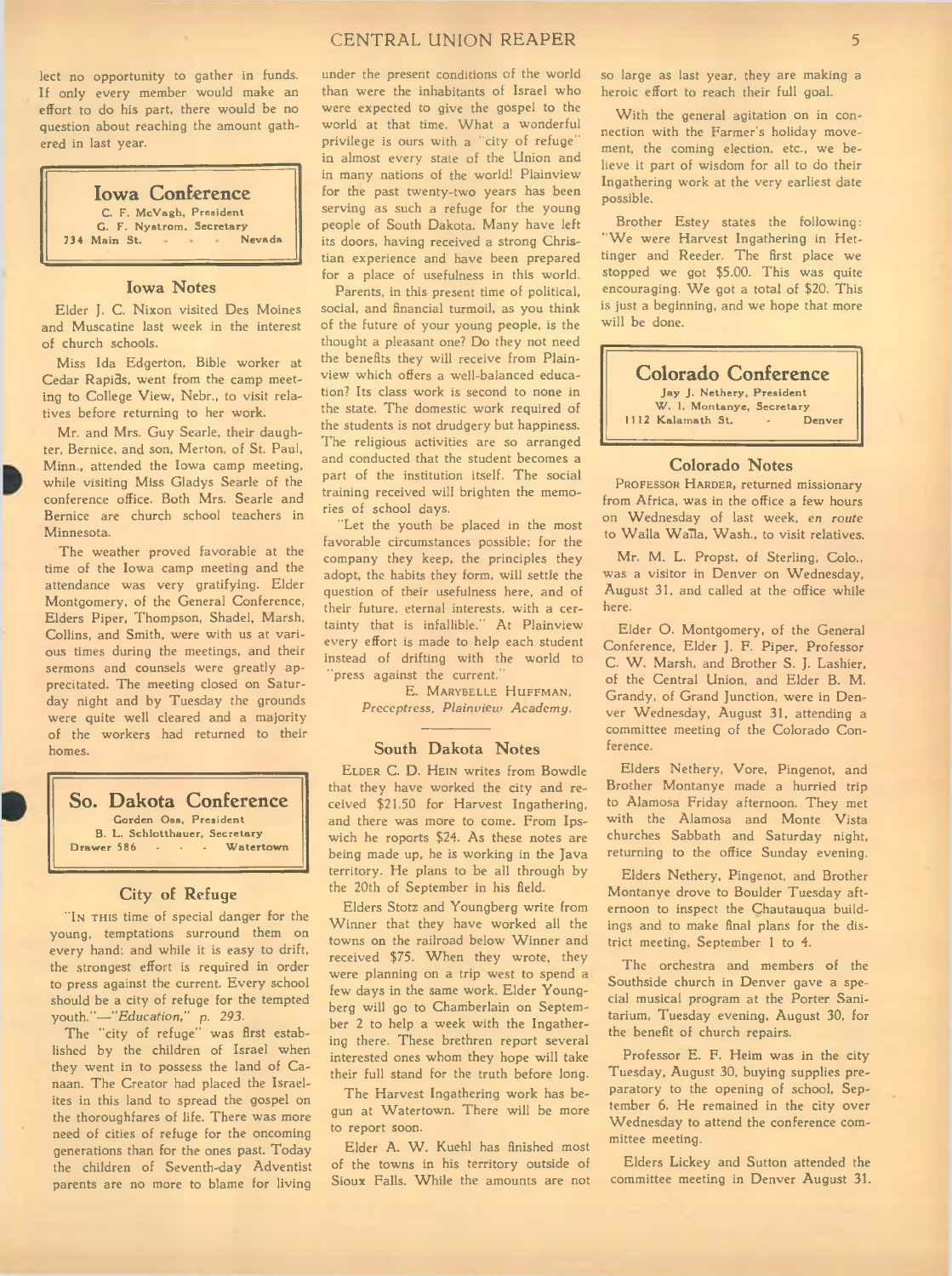Elder Lickey reports the Harvest Ingathering campaign practically finished. He plans definitely to make a final appeal and close the actual campaign Sabbath. September 3.



#### **Kansas Camp Meeting**

For the benefit of those of our constituency who did not have the privilege of attending our recent camp meeting, a brief report may be of interest.

The first part of the meeting we had with us Elders O. Montgomery and J. F. Piper for the English, and Professor Schuster and Elder G. A. Grauer for the Germans. The latter part of the meeting we had Elder Charles Thompson, Elder J. C. Thompson, of the Sabbath School Department of the General Conference, Elder D. E. Collins, Elder S. T. Shadel, Professor C. W. Marsh, Elder Gordon Smith, Dr. Everett Dick, and Professor Rollin Nesmith. We were fortunate also to have with us Elder L. D. Minner, superintendent of the Inca Union Mission in South America. He was present during the entire meeting. We all enjoyed the direct word from the mission field which he brought to us.

The attendance was just about as large as last year. The Sabbath school attendance was just about the same by count. The mission offering that was taken the last Sabbath, including the Sabbath school offering, amounted to \$1,'619. At the close of the Sabbath twenty-seven souls were baptized.

We had splendid weather all the way through. The messages that were given were timely and inspirational. We feel that this has been one of the outstanding camp meetings, and hope that the spirit of this meeting will permeate every home throughout the conference.

C. S. WIEST.

#### **Harvest Hands**

THERE is need of more harvest hands today. The unemployment that exists in the ranks of God's people is undue. We have come to the end of another summer; earthly harvest is past. But God's great harvest is not past. We know that soon shall go forth the bitter cry, "The harvest is past, the summer is ended, and we are not saved." Until then there will be need of harves't hands. That need is urgent today. There may be a surplus of workers today in earthly affairs, but not so in the affairs of God. 'The har-

vest truly is great, but the laborers are few.

God has a place and a work for each member of His church. That place and work may not always be just what we thought it would be, but anyone who seeks will find an opening somewhere in God s plan. There are various avenues to follow in God's work. I wish to mention one that stands out in a class by itself, our literature work.

The literature ministry is open today as never before. God's plans hold together. A combination of facts and conditions today indicates the wisdom of God in establishing our literature work on its present basis. Literature "can reach and influence the public mind as no other means can." It is through it, in a large degree, that the last part of God's work on earth will be accomplished. Right at a time when more workers are needed it would seem that some avenues are narrowing down and the force of workers reduced instead of increased, but there need be no "layoffs" among our literature workers. It is no doubt ordained that this most effective literature work should afford a great opening for His people at just such a time as this.

The day has come for many to be drawn into this work. Such unselfish labor rendered on a largely self-supporting basis will result in a great blessing to the work and to the worker, and will help to fulfil the instruction given us through the Spirit of Prophecy.

There is need of laborers in God's great harvest in Kansas. The Lord says to even the eleventh-hour workers, "Go ye aslo into the vineyard, and whatsoever is right, that shall ye receive." We can claim this promise now in Kansas. Let all those who can work for the Lord in this definite way communicate with me at an early date.

E. H. MEYERS.

# **Shaffer Church School**

THE readers of the REAPER will recall our articles published last winter, telling of the special work done by the school and the P. T. A., to raise funds for playground and school equipment. You will recall the wonderful success we had and the encouragement we received from it. We finished the school year by purchasing a fine hanging globe ready for use this school year. Our school is nicely equipped now. A little cash has been trickling into the P. T. A. fund all summer, until now we have a nice sum on hand to begin the new term.

A prize of five dollars was offered this year, at the county fair, to the school that would show the best exhibit of work

done in school last year. We were tempted, by the advice of the county superintendent of schools, to represent our school. Although competition was keen we were fortunate in getting first prize. I am sure the display struck a warm spot in the hearts of many for our school. The results may be far-reaching. It renews our courage to do a greater work this school year.

God wants His work to be the head and not the tail. Dear readers, are we faithful in this solemn duty, preparing our children for God, here and here-after, in making our schools, large and small, a blessing and a success?

R. J. GEIER. Teacher.

# **Obituaries**

ANDERSON.—Amanda Carolina Anderson was born in Sweden, July 21, 1860; and died at Detroit Lakes, Minn., Aug. 17, 1932. In 1894, or 14 years after she came to this country, she became a member of the Seventh-day Adventist church, remaining faithful until summoned by death. In 1880 she was united in marriage to Charles Anderson. She is survived by her husband, one son, two daughters, and five grandchildren.

A. H. RULKOETTER.

POLEN.— Chas. R. Polen was born Aug. 21, 1850, in Indiana; and died Aug. 7, 1932, in Joplin, Mo. He was a firm believer in the Seventh-day Adventist faith for 37 years. We believe he will be<br>among those who will come forth at the first resurrection.

He leaves to mourn, three sons, two daughters, sixteen grandchildren, sixteen great grandchildren, and one great-great grandchild.

Words of comfort were spoken by the writer.

R. M. CARTER.

BENNETT.—George N. Bennett was<br>born in Bellcenter, Ohio, in 1862; and died at his home in Banner County, Nebraska, Aug. 1, 1932. At the age of 27 he was united in marriage to Mrs. Belle I hienhardt, to which union were born<br>three children, who with his widow, one step-son, one brother, and a large circle of loved ones and friends, live to mourn his death. He died in the blessed hope of the threefold message, having made his<br>peace with his Saviour. Burial was made peace with his Saviour. Burial was made in the cemetery at Kimball, Nebr. Funeral services were conducted by the writer from the Methodist church at Kimball. H. F. Saxton

SMITH.—Mrs. Bessie Houstein Smith<br>was born at Sutton, Nebr., Nov 24 1892; and died Aug. 20, 1932, at Ft. Collins, Colo. She was married to Larrie Smith, Aug. 15, 1917. To this union three daughters were born.

While the writer was pastor of the Cheyenne, Wyo., church, she and her children became members of it. They were indeed workers with God in making known to many the truth they so much loved.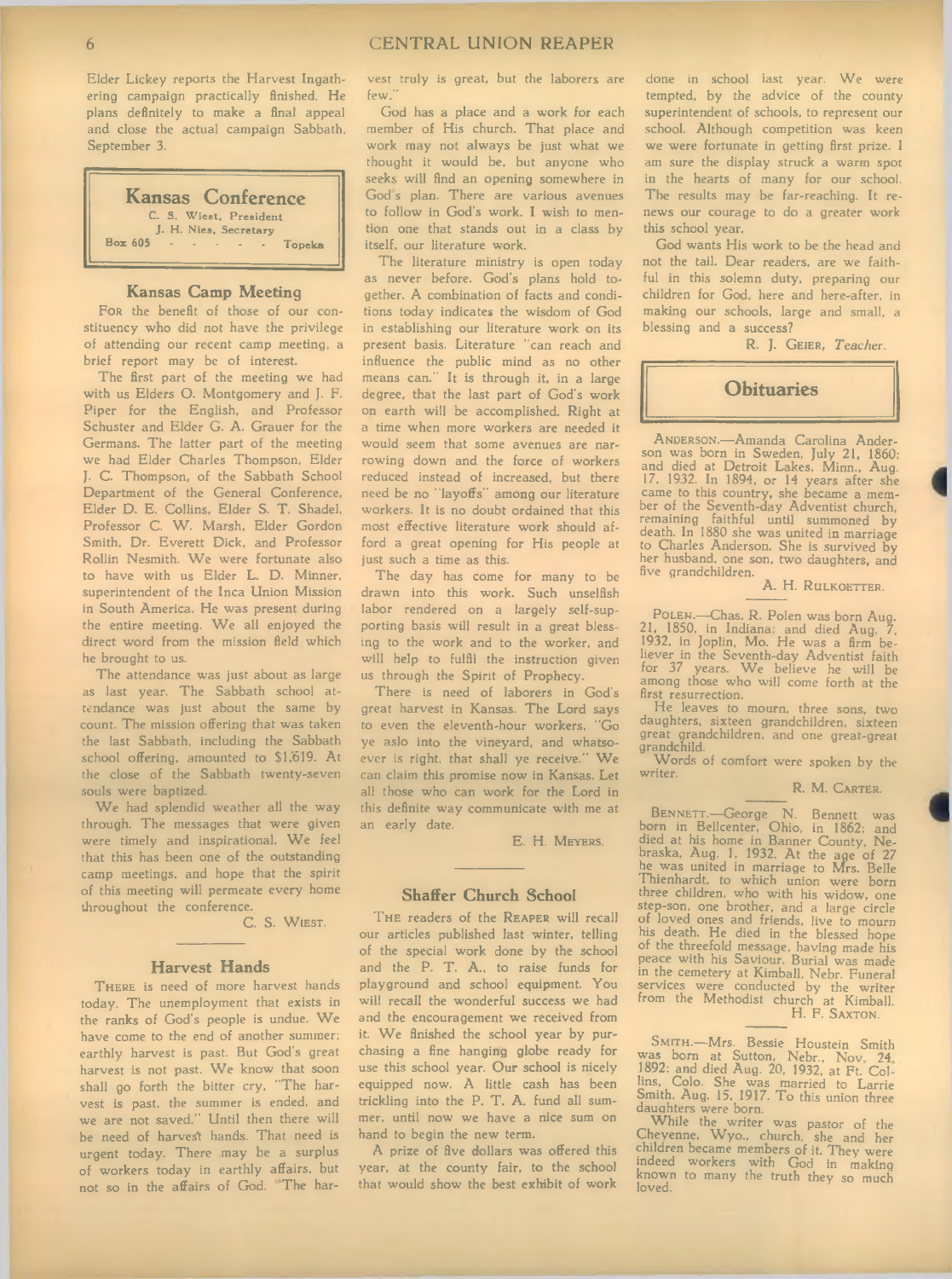# The funeral was held from the Lutheran

church at Ft. Collins. Her husband, three daughters, father, mother, sisters, and brothers, and other relatives and friends are left to mourn. Words of comfort were spoken by the writer to a large congregation. He was assisted by Elder C. E. Grant, pastor of the Ft. Collins church.

EMIL R. LAUDA.

Purney.—Adna Walton Putney was born near Troy, Minn., April 14, 1869; and died July 16, 1932, at Torrington, W yo. He came to Torrington in May, 1900, where his wife died the following September. The past twenty-five years Brother Putney has been a semi-invalid, but much of that time he spent in distributing truth-filled literature.

After services were conducted at the Torrington Mortuary, the remains were laid by the side of his wife in the Gering, Nebr., cemetery.

C. A. PURDOM.

FROGNER.-Thor M. Frogner was born March 3Q, 1864, near Hagenmarken, Norway; and passed to his rest June 20, 1932, at his home in St. Paul, Minn.

He was a faithful member of the St. Paul Scandinavian church, having been baptized and joined that church the 18th of Sept., 1900. On account of poor health and advanced age he could not attend church very often, but he was faithful in reading his Bible and the ''Testimo-nies," and improved every opportunity to witness for his Master and the truth.

His wife and four children are left to mourn, but with the hope of seeing him in the first resurrection.

Funeral services were conducted from the Carlson's Mortuary, where a large number were present. W ords of comfort were spoken by the writer.

N. R. NELSON.

#### **ADVERTISEMENTS**

Agvertusements and business much said and solicited, but are published only as an accommodation. They must be sent to the local conference president before being published in the Central Union Reaper. For each insertion th

FOR RENT.-Store 120x20; also bakery, good location. Mrs. Mary Cannard, Oswego, Kans.  $27 - 8$ 

WANTED.—Back numbers of the *Review and H erald, Signs o[ the Tim es,* and Li*ttle Friend* in good condition for mis-<br>sionary work. A. H. Biggs, 617 W. Platte, Ft. Morgan, Colo. 27

WANTED.-S. D. A. boy, sixteen, wants job. Small wages or board and school. Eldo Bell, 312 Kirkpatrick, Eldorado Springs, Mo.

For Sale.—Honey, nature's sweet, new crop, basswood flavor. Case lots, 120 lbs., 5 cents per pound, f. o. b. W inne-bago, Nebr. Ernest Jordan, Winnebago, Nebr. 27-8

WANTED.-Any kind of work in an S. D. A. home. Experience in the house. I am twenty-one years of age. Miss Rosie Rittenback. Butte, N. Dak. 27

|                                                                              | Bk. | Hrs.             | Ord.            | Value          | <b>Helps</b>     | Total          | Del'd          |
|------------------------------------------------------------------------------|-----|------------------|-----------------|----------------|------------------|----------------|----------------|
| †KANSAS: E. H. Meyers, Field Missionary Secretary                            |     |                  |                 |                |                  |                |                |
| Alice Anderson Mag.                                                          |     | $16\frac{1}{4}$  |                 |                | 7.05             | 7.05<br>6.25   | 6.25           |
| Esther Dickerson OD                                                          |     | 19               |                 | 6.25           | ---- ----<br>.25 | .25            | 3.00           |
| W. G. Dick BR                                                                |     | 100              | 10              | 74.25          | 7.75             | 82.00          |                |
| Ruth Gardner RJ                                                              |     | 55               | $\mathbf{1}$    | 3.00           | 11.75            | 14.75          | 1.00           |
| Blanche Griffith BR                                                          |     | 16               |                 |                | 2.00             | 2.00           | .75            |
| Henry Kunau Crisis                                                           |     | $27\frac{1}{2}$  | -1              | 37.50<br>6.00  |                  | 37.50<br>6.00  | 37.50<br>4.50  |
| R. T. Lane BR<br>Juanita Paxton RJ                                           |     | $57\frac{1}{2}$  | 5               | 17.00          | <br>12.25        | 29.25          |                |
|                                                                              |     | 140              | a Law           | .              | 60.10            | 60.10          | 60.10          |
| Esther Reeder BR                                                             |     | 21               |                 |                |                  |                | 7.00           |
| T. R. Torkelson BR                                                           |     | 103              | 21              | 102.00         | 22.20            | 124.20         | .              |
| Lowell W. Welch BR                                                           |     | 58               | 14              | 65.50          | 13.00            | 78.50          | 1.00           |
| Totals                                                                       |     | $613\frac{1}{4}$ | 76              | 311.50         | 137.25           | 448.75         | 121.15         |
|                                                                              |     |                  |                 |                |                  |                |                |
| MISSOURI: R. G. Campbell, Field Missionary Secretary<br>*Sarabel Borton RJ   |     | 26               |                 |                | 4.00             | 4.00           | 2.25           |
| W. A. Burton DR                                                              |     | 50               | 6               | 30.00          | 5.00             | 35.00          | 11.25          |
| Sophia Carter RJ                                                             |     | 36               |                 | -----          |                  |                | ---- ----      |
| B. Des Mukes OT                                                              |     | 40               | 9               | 41.00          | 10.70            | 51.70          | $\frac{1}{25}$ |
| Mrs. H. Duff RJ                                                              |     | 42               | $\ddot{4}$      | 13.00          | 12.25            | 25.25          | 7.50           |
| J. L. Haddock OD                                                             |     | 32               | 12              | 33.00          | .<br>1.50        | 34.50          | .              |
|                                                                              |     | 51               | 9               | 42.00          | 7.75             | 49.75          |                |
| Sallie Holmes HW                                                             |     | 40               | 10              | 34.00          | 21.50            | 55.50          | 3.00           |
| *Henry L. Lane BR                                                            |     | 69               | 5               | 22.50          | 12.50            | 35.00          | 40.75          |
| Thelma Lucas RJ<br>Floyd Mathews BR                                          |     | -6<br>41         | 5               | 25.50          | .<br>1.00        | 26.50          | 4.25           |
|                                                                              |     |                  | <b>Point</b>    | .              | .60              | .60            | <br>.60        |
|                                                                              |     | mark of          | <b>Contract</b> | .              | 2.35             | 2.35           | 2.35           |
|                                                                              |     |                  |                 | .              | 11.30            | 11.30          | 11.30          |
|                                                                              |     |                  |                 |                | 1.50             | 1.50           | 1.50           |
| Totals                                                                       |     | 496              | 60              | 241.00         | 91.95            | 332.95         | 85.00          |
|                                                                              |     |                  |                 |                |                  |                |                |
| NORTH DAKOTA: C. R. Morris, Field Missionary Secretary                       |     | 33               | 8               | 42.50          | 2.00             | 44.50          |                |
|                                                                              |     | 53               | 14              | 77.00          | 3.50             | 80.50          | .              |
|                                                                              |     | 30               | 6               | 33.00          |                  | 33.00          | and says       |
| Eveline Wentland HP                                                          |     | 30               | $\overline{7}$  | 38.50          | 2.00             | 40.50          | <u> </u>       |
| Esther Wiebe HP                                                              |     | 39               | 5               | 29.00          | .                | 29.00          |                |
| Totals                                                                       |     | 185              | 40              | 220.00         | 7.50             | 227.50         |                |
| COLORADO: P. E. Shakespeare, Field Missionary Secretary                      |     |                  |                 |                |                  |                |                |
|                                                                              |     | 40               |                 | 15.00          | 9.75             | 24.75          | 1.25           |
|                                                                              |     |                  |                 | 3.00           | 1.00             | 4.00           | 1.00           |
|                                                                              |     | 15<br>27         | $\overline{2}$  | 11.00<br>11.00 | 7.30<br>1.75     | 18.30<br>12.75 | 13.50<br>9.00  |
| W. Mathiesen BR                                                              |     | 14               | 2               | 9.00           | 8.00             | 17.00          | .15            |
| M. Perkins RI                                                                |     | 14               | $\mathbf{I}$    | 3.00           | .                | 3.00           |                |
| Albert Priest HP                                                             |     | 60               | 1               | 8.00           |                  | 8.00           | 16.25          |
| W.                                                                           |     | 44               | ı               | 8.50           | 17.75            | 26.25          | .50            |
| W. Zollinger                                                                 | .KJ | 31<br>285        | 4<br>18         | 13.00          | 2.75             | 15.75          | 1.25<br>42.90  |
| Totals                                                                       |     |                  |                 | 81.50          | 47.80            | 129.80         |                |
| MINNESOTA: M. H. Odegaarde, Field Missionary Secretary                       |     |                  |                 |                |                  |                |                |
| Eric S. Anderson RJ                                                          |     | 29               | 3               | 9.00           | 1.50             | 10.50          | 9.25           |
|                                                                              |     | 18               |                 |                |                  |                | 18.00          |
|                                                                              |     | 59               | 3               | 18.50          | 26.75            | 45.25          | 79.25          |
| Claude Hershey RJ                                                            |     | 17               | $\mathbf{1}$    | 4.50           | 1.00             | 1.00           | 1.00           |
|                                                                              |     | $\overline{7}$   |                 |                | 1.25<br>1.00     | 5.75<br>1.00   | 5.50<br>1.00   |
| Mrs. E. Netteberg GC                                                         |     | 21               | $\overline{c}$  | 7.50           | .75              | 8.25           | 14.75          |
|                                                                              |     | 12               |                 | .              | 3.30             | 3.30           | 3.30           |
|                                                                              |     | 27               |                 | $\cdots$       | 12.07            | 12.07          | 12.07          |
|                                                                              |     | 36               | $\overline{c}$  | 6.00           | 17.75            | 23.75          | .              |
| <b>Totals</b>                                                                |     | 243              | 11              | 45.50          | 65.37            | 110.87         | 143.12         |
|                                                                              |     |                  |                 |                |                  |                |                |
| WYOMING: D. W. Gahagan, Field Missionary Secretary<br>*Mrs. D. W. Gahagan DR |     | 12               |                 | 14.25          |                  | 14.75          | 73.00          |
| *D. W. Gahagan DR, BR                                                        |     | 119              | 5               | 30.25          | .50<br>46.50     | 76.75          | 71.50          |
| Chivela Jorstad DR                                                           |     | 31               | $\overline{2}$  | 9.00           | 5.50             | 14.50          | 4.50           |
|                                                                              |     | 43               |                 |                | 7.00             | 7.00           | 7.00           |
| Totals                                                                       |     | 205              | 10              | 53.50          | 59.50            | 113.00         | 156.00         |

COLPORTEURS' REPORT FOR WEEK ENDING AUGUST 27, 1932

†Three Weeks.

409.37 1362.87 548.17